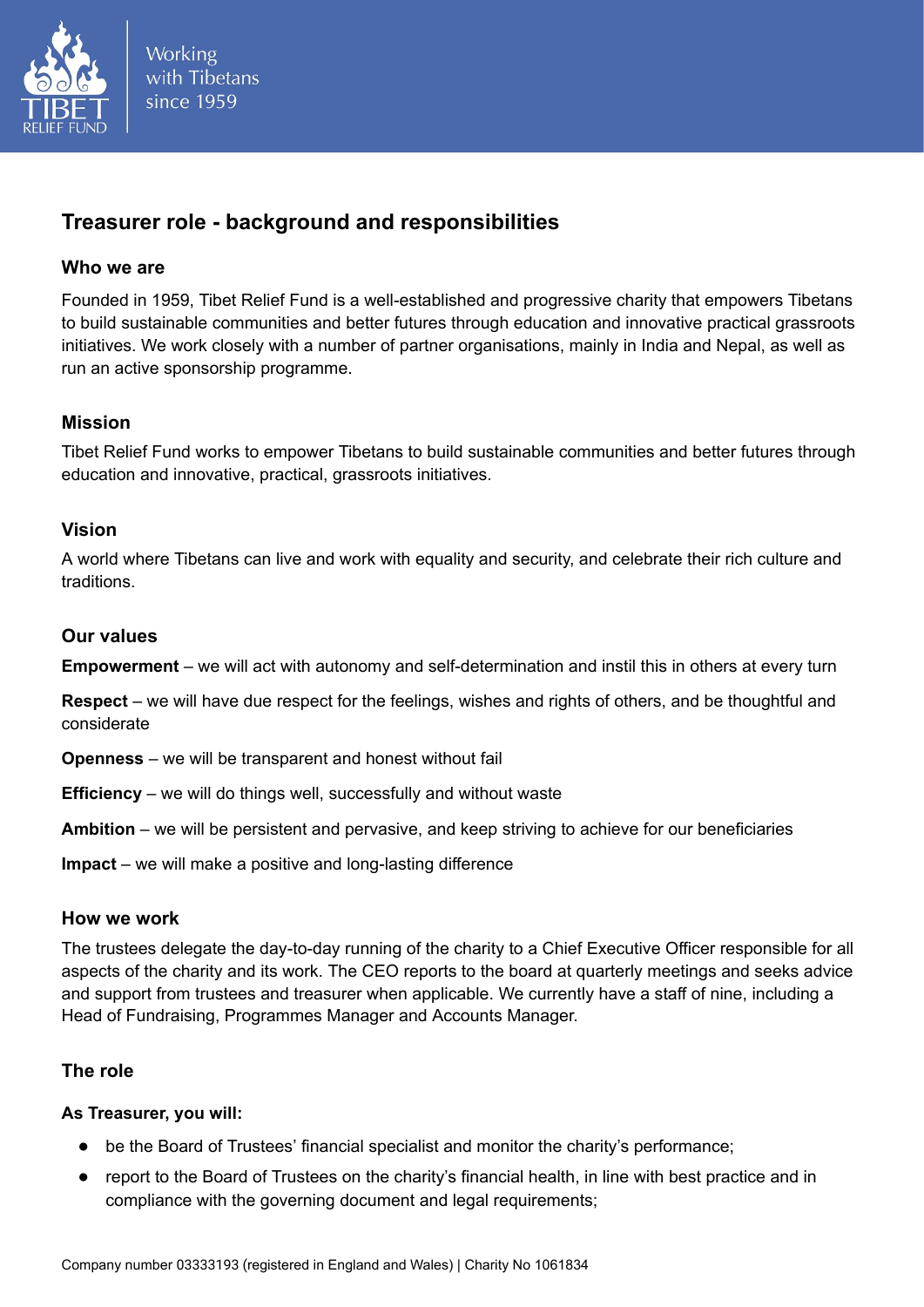- ensure adequate controls are in place to protect the charity's assets against loss, fraud, misuse, neglect etc;
- monitor and advise on the financial viability of the charity;
- advise and support the CEO in the preparation of annual budgets for the charity;
- provide advice and support, as appropriate, to the CEO in the preparation of quarterly budgets, performance and financial reports to the board of trustees;
- liaise with the CEO and the charity's accountants on preparation of the charity's annual accounts and annual financial inspection and provide support and advice as appropriate;
- represent the Board of Trustees, alongside the CEO, in liaising with the charity's financial investment managers and, when required, external auditors;
- liaise with the CEO to develop the financial understanding of the Board of Trustees.

### **As a trustee, you will:**

- ensure the charity complies with charity law, with the requirements of the Charity Commission as our regulator, and does not breach any requirements or rules set out in our governing documents;
- assist with providing strategic oversight and advice for the charity's operations;
- contribute specific professional skills and expertise as required;
- have excellent communication skills, and the ability to act as an ambassador for the charity with people from all backgrounds;
- be an articulate and enthusiastic exponent of our work;
- be willing to engage in profile raising at public events organised by or for the charity;
- to use your networks and contacts to further the charity through fostering engagement, raising funds and raising awareness;
- assist the charity in securing a sustainable and diverse funding base for the organisation;
- attend quarterly board meetings and make best effort to attend events hosted by the charity;
- on occasion, attend *ad hoc* meetings out-of-hours (evenings and weekends);
- be committed to diversity, inclusion, and wellbeing;
- be committed to safeguarding children and adults at risk.

#### **Desirable skills/experience** *(not all of these need to be in place)***:**

#### **Sector**

- Significant professional experience working in a financial role, preferably, but not essential, a qualified accountant.
- Knowledge and understanding of financial good practice.
- Experience in or of the charitable or not-for-profit sector through working or volunteering in the sector, or being a trustee
- Management experience in the public, private or voluntary sector
- Experience of working in small charities

#### **Other**

- Strong network ideally relevant to our work
- Experience of, or interest in, the work we do or the people we work with.